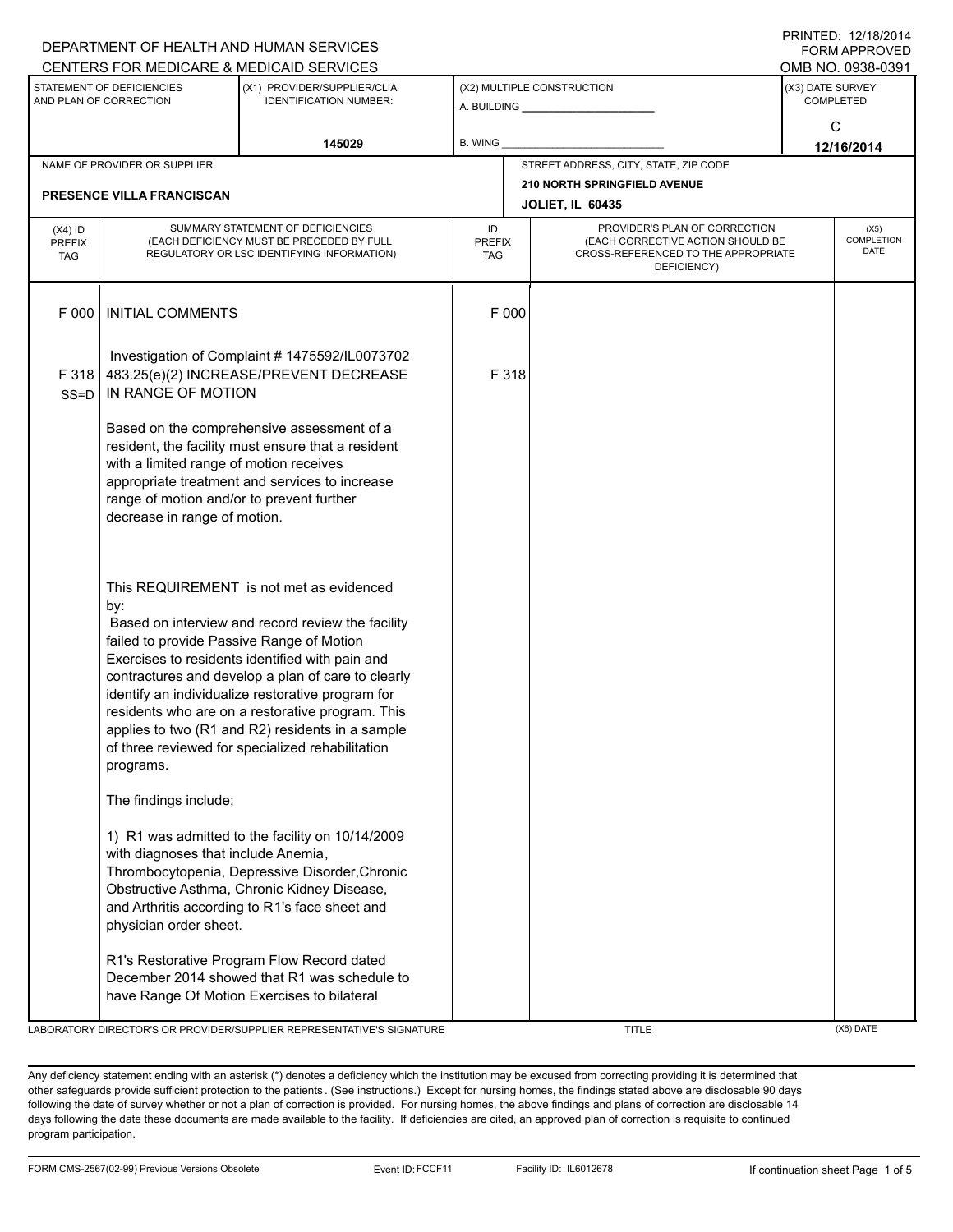|                                                     |                                                                                                                              | DEPARTMENT OF HEALTH AND HUMAN SERVICES                                                                                                                                                                                                                                                                                                                                                                                                                                                                                                                                                                                                                                                                                                                                                                                                                                                                                                                                                                                                                                                                                                                                                                                                                                                                                                                                                                                                                                                                                                                                                                                                                                                                                                                              |         |                             |                                                                                                                          |                                      | <b>FORM APPROVED</b>       |
|-----------------------------------------------------|------------------------------------------------------------------------------------------------------------------------------|----------------------------------------------------------------------------------------------------------------------------------------------------------------------------------------------------------------------------------------------------------------------------------------------------------------------------------------------------------------------------------------------------------------------------------------------------------------------------------------------------------------------------------------------------------------------------------------------------------------------------------------------------------------------------------------------------------------------------------------------------------------------------------------------------------------------------------------------------------------------------------------------------------------------------------------------------------------------------------------------------------------------------------------------------------------------------------------------------------------------------------------------------------------------------------------------------------------------------------------------------------------------------------------------------------------------------------------------------------------------------------------------------------------------------------------------------------------------------------------------------------------------------------------------------------------------------------------------------------------------------------------------------------------------------------------------------------------------------------------------------------------------|---------|-----------------------------|--------------------------------------------------------------------------------------------------------------------------|--------------------------------------|----------------------------|
|                                                     |                                                                                                                              | CENTERS FOR MEDICARE & MEDICAID SERVICES                                                                                                                                                                                                                                                                                                                                                                                                                                                                                                                                                                                                                                                                                                                                                                                                                                                                                                                                                                                                                                                                                                                                                                                                                                                                                                                                                                                                                                                                                                                                                                                                                                                                                                                             |         |                             |                                                                                                                          |                                      | OMB NO. 0938-0391          |
| STATEMENT OF DEFICIENCIES<br>AND PLAN OF CORRECTION |                                                                                                                              | (X1) PROVIDER/SUPPLIER/CLIA<br><b>IDENTIFICATION NUMBER:</b>                                                                                                                                                                                                                                                                                                                                                                                                                                                                                                                                                                                                                                                                                                                                                                                                                                                                                                                                                                                                                                                                                                                                                                                                                                                                                                                                                                                                                                                                                                                                                                                                                                                                                                         |         |                             | (X2) MULTIPLE CONSTRUCTION<br>A. BUILDING A. BUILDING                                                                    | (X3) DATE SURVEY<br><b>COMPLETED</b> |                            |
|                                                     |                                                                                                                              | 145029                                                                                                                                                                                                                                                                                                                                                                                                                                                                                                                                                                                                                                                                                                                                                                                                                                                                                                                                                                                                                                                                                                                                                                                                                                                                                                                                                                                                                                                                                                                                                                                                                                                                                                                                                               | B. WING |                             |                                                                                                                          | C<br>12/16/2014                      |                            |
|                                                     | NAME OF PROVIDER OR SUPPLIER                                                                                                 |                                                                                                                                                                                                                                                                                                                                                                                                                                                                                                                                                                                                                                                                                                                                                                                                                                                                                                                                                                                                                                                                                                                                                                                                                                                                                                                                                                                                                                                                                                                                                                                                                                                                                                                                                                      |         |                             | STREET ADDRESS, CITY, STATE, ZIP CODE                                                                                    |                                      |                            |
|                                                     | PRESENCE VILLA FRANCISCAN                                                                                                    |                                                                                                                                                                                                                                                                                                                                                                                                                                                                                                                                                                                                                                                                                                                                                                                                                                                                                                                                                                                                                                                                                                                                                                                                                                                                                                                                                                                                                                                                                                                                                                                                                                                                                                                                                                      |         |                             | 210 NORTH SPRINGFIELD AVENUE<br><b>JOLIET, IL 60435</b>                                                                  |                                      |                            |
| $(X4)$ ID<br><b>PREFIX</b><br><b>TAG</b>            | SUMMARY STATEMENT OF DEFICIENCIES<br>(EACH DEFICIENCY MUST BE PRECEDED BY FULL<br>REGULATORY OR LSC IDENTIFYING INFORMATION) |                                                                                                                                                                                                                                                                                                                                                                                                                                                                                                                                                                                                                                                                                                                                                                                                                                                                                                                                                                                                                                                                                                                                                                                                                                                                                                                                                                                                                                                                                                                                                                                                                                                                                                                                                                      |         | <b>PREFIX</b><br><b>TAG</b> | PROVIDER'S PLAN OF CORRECTION<br>(EACH CORRECTIVE ACTION SHOULD BE<br>CROSS-REFERENCED TO THE APPROPRIATE<br>DEFICIENCY) |                                      | (X5)<br>COMPLETION<br>DATE |
| F 318                                               | times a week.<br>2014.<br>identified for restorative programs for R1.<br>2) R2 was admitted to the facility on 11/24/2014    | Continued From page 1<br>lower extremities and gait with rolling walker and<br>stand by assist as tolerated for short distances 3<br>On 12/16/2014 at 10:15am, E3 (Restorative Aid)<br>stated she is responsible for the restorative<br>program and conducts the restorative group<br>exercises. E3 stated that R1 was in the<br>restorative group programs every Monday,<br>Wednesday and Friday.<br>On 12/16/2014 at 10:35am E4 (Restorative<br>Director) stated that E3 is the only staff member<br>trained to conduct restorative group exercises. E3<br>stated that in the past month she has been pulled<br>to the floor constantly to work as a certified nurse<br>assistant because of staff calling off and when<br>she is pulled to the floor to work as a certified<br>nurse assistant no one does it for the residents.<br>On 12/15/2014 at 11:20am R1 stated that she<br>was in pain all over and the pain medication does<br>not work. R1 stated she normally walk to the<br>dining room but lately the staff did not have time<br>to walk her to the dining room. R1 stated the<br>exercises will help her pain.<br>R1's restorative program flow record dated<br>December 2014 showed that R1 did not receive<br>the group restorative program on December 12th<br>Facility's staffing schedule dated December 12th<br>2014 showed that E3 worked on the floor as a<br>Certified Nurse Assistant to replace another staff.<br>R1's plan of care for assistance with activities of<br>daily living skills revised on 10/4/2014 showed<br>that the facility will encourage resident to attend<br>facility restorative/ activity or skilled therapy<br>sessions as scheduled to achieve maximum level<br>of function and socialization. No plan of care |         | F 318                       |                                                                                                                          |                                      |                            |

FORM CMS-2567(02-99) Previous Versions Obsolete Event ID:FCCF11 Facility ID: IL6012678 If continuation sheet Page 2 of 5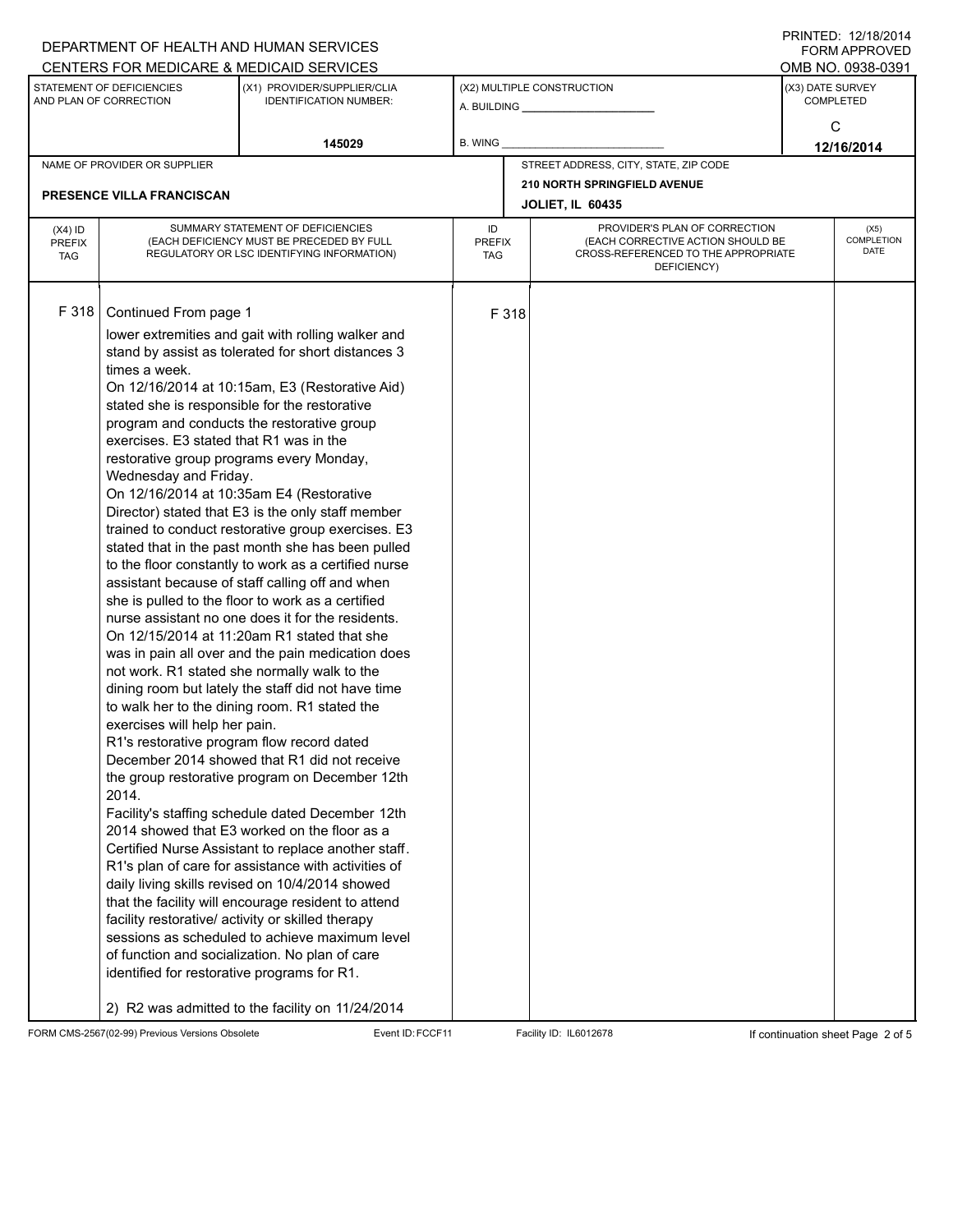|                                                     |                                                                                                                                                                                                                                                                                                                                                                                                                                                                                                                                                                                                                                                                                                                                                                                                                                                                                                                                                                                                                                                                                                                                                                                                                                                                                                                                                                                                                                                                                                                                                                                                                                           | DEPARTMENT OF HEALTH AND HUMAN SERVICES<br>CENTERS FOR MEDICARE & MEDICAID SERVICES |                                   |                            |                                                                                                                          |                 | FININILU. IZIIOIZVI <del>4</del><br><b>FORM APPROVED</b><br>OMB NO. 0938-0391 |  |
|-----------------------------------------------------|-------------------------------------------------------------------------------------------------------------------------------------------------------------------------------------------------------------------------------------------------------------------------------------------------------------------------------------------------------------------------------------------------------------------------------------------------------------------------------------------------------------------------------------------------------------------------------------------------------------------------------------------------------------------------------------------------------------------------------------------------------------------------------------------------------------------------------------------------------------------------------------------------------------------------------------------------------------------------------------------------------------------------------------------------------------------------------------------------------------------------------------------------------------------------------------------------------------------------------------------------------------------------------------------------------------------------------------------------------------------------------------------------------------------------------------------------------------------------------------------------------------------------------------------------------------------------------------------------------------------------------------------|-------------------------------------------------------------------------------------|-----------------------------------|----------------------------|--------------------------------------------------------------------------------------------------------------------------|-----------------|-------------------------------------------------------------------------------|--|
| STATEMENT OF DEFICIENCIES<br>AND PLAN OF CORRECTION |                                                                                                                                                                                                                                                                                                                                                                                                                                                                                                                                                                                                                                                                                                                                                                                                                                                                                                                                                                                                                                                                                                                                                                                                                                                                                                                                                                                                                                                                                                                                                                                                                                           | (X1) PROVIDER/SUPPLIER/CLIA<br><b>IDENTIFICATION NUMBER:</b>                        |                                   | (X2) MULTIPLE CONSTRUCTION |                                                                                                                          |                 | (X3) DATE SURVEY<br><b>COMPLETED</b>                                          |  |
|                                                     |                                                                                                                                                                                                                                                                                                                                                                                                                                                                                                                                                                                                                                                                                                                                                                                                                                                                                                                                                                                                                                                                                                                                                                                                                                                                                                                                                                                                                                                                                                                                                                                                                                           | 145029                                                                              | <b>B. WING</b>                    |                            |                                                                                                                          | C<br>12/16/2014 |                                                                               |  |
|                                                     | NAME OF PROVIDER OR SUPPLIER                                                                                                                                                                                                                                                                                                                                                                                                                                                                                                                                                                                                                                                                                                                                                                                                                                                                                                                                                                                                                                                                                                                                                                                                                                                                                                                                                                                                                                                                                                                                                                                                              |                                                                                     |                                   |                            | STREET ADDRESS, CITY, STATE, ZIP CODE                                                                                    |                 |                                                                               |  |
|                                                     | PRESENCE VILLA FRANCISCAN                                                                                                                                                                                                                                                                                                                                                                                                                                                                                                                                                                                                                                                                                                                                                                                                                                                                                                                                                                                                                                                                                                                                                                                                                                                                                                                                                                                                                                                                                                                                                                                                                 |                                                                                     |                                   |                            | 210 NORTH SPRINGFIELD AVENUE<br><b>JOLIET, IL 60435</b>                                                                  |                 |                                                                               |  |
| $(X4)$ ID<br><b>PREFIX</b><br><b>TAG</b>            | SUMMARY STATEMENT OF DEFICIENCIES<br>(EACH DEFICIENCY MUST BE PRECEDED BY FULL<br>REGULATORY OR LSC IDENTIFYING INFORMATION)                                                                                                                                                                                                                                                                                                                                                                                                                                                                                                                                                                                                                                                                                                                                                                                                                                                                                                                                                                                                                                                                                                                                                                                                                                                                                                                                                                                                                                                                                                              |                                                                                     | ID<br><b>PREFIX</b><br><b>TAG</b> |                            | PROVIDER'S PLAN OF CORRECTION<br>(EACH CORRECTIVE ACTION SHOULD BE<br>CROSS-REFERENCED TO THE APPROPRIATE<br>DEFICIENCY) |                 | (X5)<br>COMPLETION<br><b>DATE</b>                                             |  |
| F 318                                               | Continued From page 2<br>with diagnoses that included Anemia, Depressive<br>Disorder, Hypertension, Pressure Ulcer,<br>Musculoskeletal Dis. History of breast Malignancy<br>according to R2's face sheet.<br>R2's physician's order dated 11/25/2014 showed<br>to discontinue orders for physical therapy and<br>occupational therapy to evaluate and treat and R2<br>will be placed on restorative program for Passive<br>range of motion.<br>R2's physician orders dated 12/1/2014 showed<br>that R2 may participate in Nursing Restorative<br>Program.<br>On 12/15/2014 at 12:36pm, R2 observed with<br>bilateral arms contracted across her chest in bed.<br>R2's restorative program schedule dated<br>11/25/2014 showed R2 had Passive Range of<br>Motion to bilateral upper extremity and bilateral<br>lower extremity within limits of range of motion<br>daily to prevent Contractures.<br>On 12/16/2014 at 10:15am E3 (Restorative Aid)<br>states her primary duty is to provide range of<br>motion for the residents on the restorative<br>program. E3 stated that in the past month she<br>has been pulled to the floor constantly to work as<br>a certified nurse assistant because of staff calling<br>off. E3 stated she is responsible to perform and<br>conduct the restorative programs and when she<br>is pulled to the floor to work as a certified nurse<br>assistant no one does it for the residents.<br>On 12/16/2014 at 10:35am, E4 (Restorative<br>Director) stated the certified nurse assistants are<br>informed by the charge nurse to perform range of<br>motion for the residents when E3 is pulled to the |                                                                                     |                                   | F 318                      |                                                                                                                          |                 |                                                                               |  |

FORM CMS-2567(02-99) Previous Versions Obsolete Event ID:FCCF11 Facility ID: IL6012678 If continuation sheet Page 3 of 5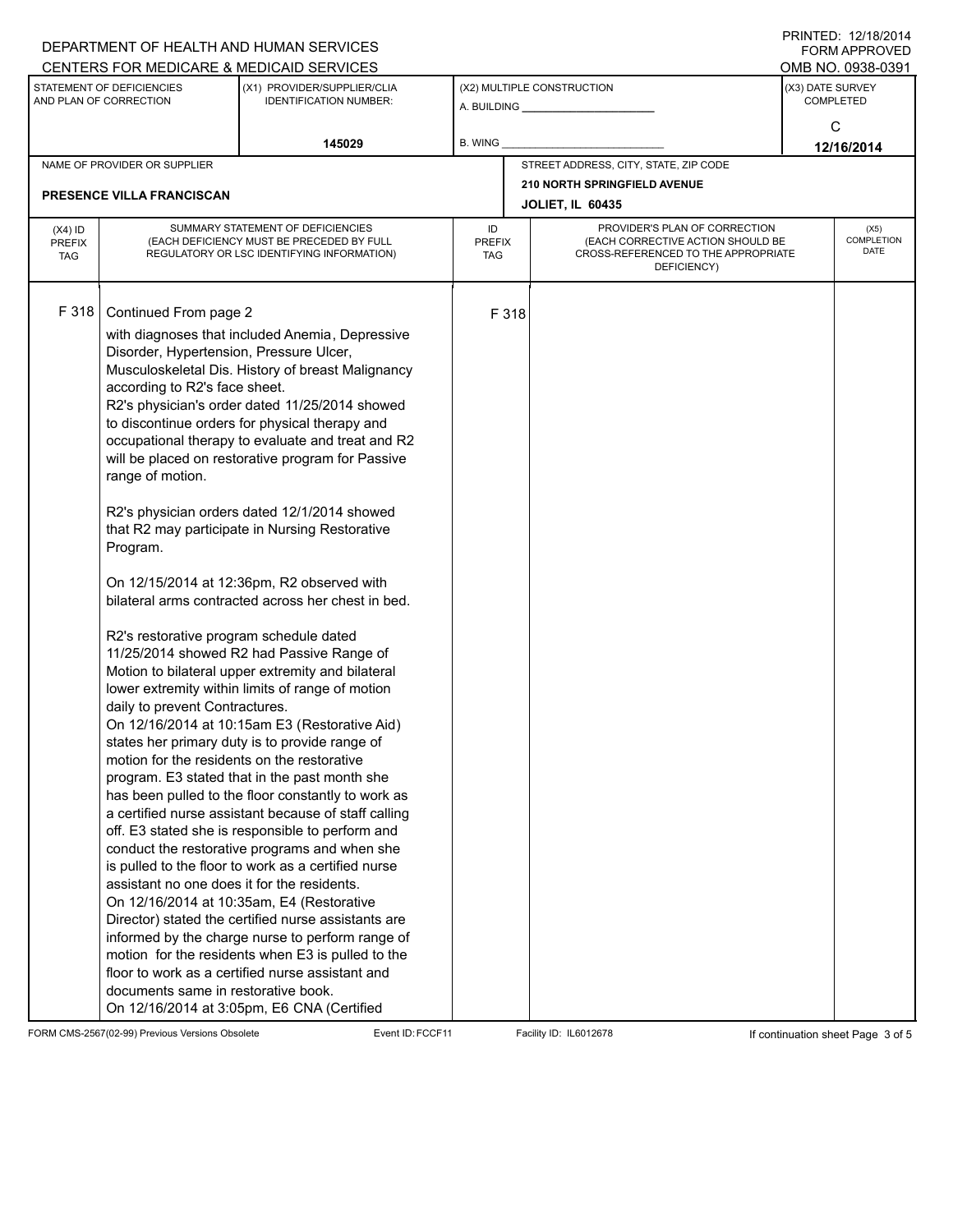|                                                     |                                                                                                                                                                                                                                                                                                                                                                                                                                                                                                                                                                                                                                                                                                                                                                                                                                                                                                                                                                                                                                                                                                                                                                                                                                                                                                                                                                                                                                                                                                                                                                                                                                                                                             | DEPARTMENT OF HEALTH AND HUMAN SERVICES                      |                            |                            |                                                                                                                          |                                      | $1 \times 1 \times 1 = 1$ . $1 \times 1 \times 1 = 1$<br>FORM APPROVED |
|-----------------------------------------------------|---------------------------------------------------------------------------------------------------------------------------------------------------------------------------------------------------------------------------------------------------------------------------------------------------------------------------------------------------------------------------------------------------------------------------------------------------------------------------------------------------------------------------------------------------------------------------------------------------------------------------------------------------------------------------------------------------------------------------------------------------------------------------------------------------------------------------------------------------------------------------------------------------------------------------------------------------------------------------------------------------------------------------------------------------------------------------------------------------------------------------------------------------------------------------------------------------------------------------------------------------------------------------------------------------------------------------------------------------------------------------------------------------------------------------------------------------------------------------------------------------------------------------------------------------------------------------------------------------------------------------------------------------------------------------------------------|--------------------------------------------------------------|----------------------------|----------------------------|--------------------------------------------------------------------------------------------------------------------------|--------------------------------------|------------------------------------------------------------------------|
|                                                     |                                                                                                                                                                                                                                                                                                                                                                                                                                                                                                                                                                                                                                                                                                                                                                                                                                                                                                                                                                                                                                                                                                                                                                                                                                                                                                                                                                                                                                                                                                                                                                                                                                                                                             | CENTERS FOR MEDICARE & MEDICAID SERVICES                     |                            |                            |                                                                                                                          |                                      | OMB NO. 0938-0391                                                      |
| STATEMENT OF DEFICIENCIES<br>AND PLAN OF CORRECTION |                                                                                                                                                                                                                                                                                                                                                                                                                                                                                                                                                                                                                                                                                                                                                                                                                                                                                                                                                                                                                                                                                                                                                                                                                                                                                                                                                                                                                                                                                                                                                                                                                                                                                             | (X1) PROVIDER/SUPPLIER/CLIA<br><b>IDENTIFICATION NUMBER:</b> |                            | (X2) MULTIPLE CONSTRUCTION |                                                                                                                          | (X3) DATE SURVEY<br><b>COMPLETED</b> |                                                                        |
|                                                     |                                                                                                                                                                                                                                                                                                                                                                                                                                                                                                                                                                                                                                                                                                                                                                                                                                                                                                                                                                                                                                                                                                                                                                                                                                                                                                                                                                                                                                                                                                                                                                                                                                                                                             | 145029                                                       | B. WING                    |                            |                                                                                                                          | C<br>12/16/2014                      |                                                                        |
|                                                     | NAME OF PROVIDER OR SUPPLIER                                                                                                                                                                                                                                                                                                                                                                                                                                                                                                                                                                                                                                                                                                                                                                                                                                                                                                                                                                                                                                                                                                                                                                                                                                                                                                                                                                                                                                                                                                                                                                                                                                                                |                                                              |                            |                            | STREET ADDRESS, CITY, STATE, ZIP CODE                                                                                    |                                      |                                                                        |
|                                                     | <b>PRESENCE VILLA FRANCISCAN</b>                                                                                                                                                                                                                                                                                                                                                                                                                                                                                                                                                                                                                                                                                                                                                                                                                                                                                                                                                                                                                                                                                                                                                                                                                                                                                                                                                                                                                                                                                                                                                                                                                                                            |                                                              |                            |                            | 210 NORTH SPRINGFIELD AVENUE<br><b>JOLIET, IL 60435</b>                                                                  |                                      |                                                                        |
|                                                     |                                                                                                                                                                                                                                                                                                                                                                                                                                                                                                                                                                                                                                                                                                                                                                                                                                                                                                                                                                                                                                                                                                                                                                                                                                                                                                                                                                                                                                                                                                                                                                                                                                                                                             |                                                              |                            |                            |                                                                                                                          |                                      |                                                                        |
| $(X4)$ ID<br><b>PREFIX</b><br><b>TAG</b>            | SUMMARY STATEMENT OF DEFICIENCIES<br>(EACH DEFICIENCY MUST BE PRECEDED BY FULL<br>REGULATORY OR LSC IDENTIFYING INFORMATION)                                                                                                                                                                                                                                                                                                                                                                                                                                                                                                                                                                                                                                                                                                                                                                                                                                                                                                                                                                                                                                                                                                                                                                                                                                                                                                                                                                                                                                                                                                                                                                |                                                              | ID<br><b>PREFIX</b><br>TAG |                            | PROVIDER'S PLAN OF CORRECTION<br>(EACH CORRECTIVE ACTION SHOULD BE<br>CROSS-REFERENCED TO THE APPROPRIATE<br>DEFICIENCY) | (X5)<br>COMPLETION<br>DATE           |                                                                        |
| F 318                                               | Continued From page 3<br>Nurse Assistant) stated the Certified nurse<br>assistant is responsible to provide care for the<br>residents and the rehab. aid/therapy performs the<br>range of motion for the residents.<br>Restorative book observed with no<br>documentation for R2's passive range of motion<br>exercises being done for the month of December<br>2014.<br>R2's restorative program flow record reviewed for<br>December 2014 and showed R2 was scheduled<br>to receive passive range of motion to bilateral<br>upper extremities and bilateral lower extremities<br>within limits of Range of Motion and and limits<br>due to pain with slow strech five(5) times a week.<br>R2's restorative program flow record dated<br>December 2014 showed one session of 15<br>minutes administered on December 15th 2014 in<br>the two week period.<br>R2's care plan for contractures dated 11/24/2014<br>showed that the Certified Nurse assistant will<br>extend arms slowly when dressing, Provide<br>Passive range of motion during dressing, Monitor<br>for pain during care and notify the nurse as<br>appropriate, and the nurse will administer pain<br>medication as needed.<br>Facility's policy for Restorative Programs undated<br>Procedure # III showed the care plan should<br>include measurable goals (maintenance goals<br>are appropriate) and specific interventions.<br>Interventions should include but not limited to:<br>.What extremities are to be ranged<br>. If the ROM is active, passive or a<br>combination of both<br>. How many repetitions per joint.<br>. What shift(s) are responsible for the<br><b>ROM</b><br>. What position (RNA, CNA) is to |                                                              |                            | F 318                      |                                                                                                                          |                                      |                                                                        |
|                                                     | perform the ROM on a daily basis                                                                                                                                                                                                                                                                                                                                                                                                                                                                                                                                                                                                                                                                                                                                                                                                                                                                                                                                                                                                                                                                                                                                                                                                                                                                                                                                                                                                                                                                                                                                                                                                                                                            |                                                              |                            |                            |                                                                                                                          |                                      |                                                                        |

FORM CMS-2567(02-99) Previous Versions Obsolete Event ID:FCCF11 Facility ID: IL6012678 If continuation sheet Page 4 of 5